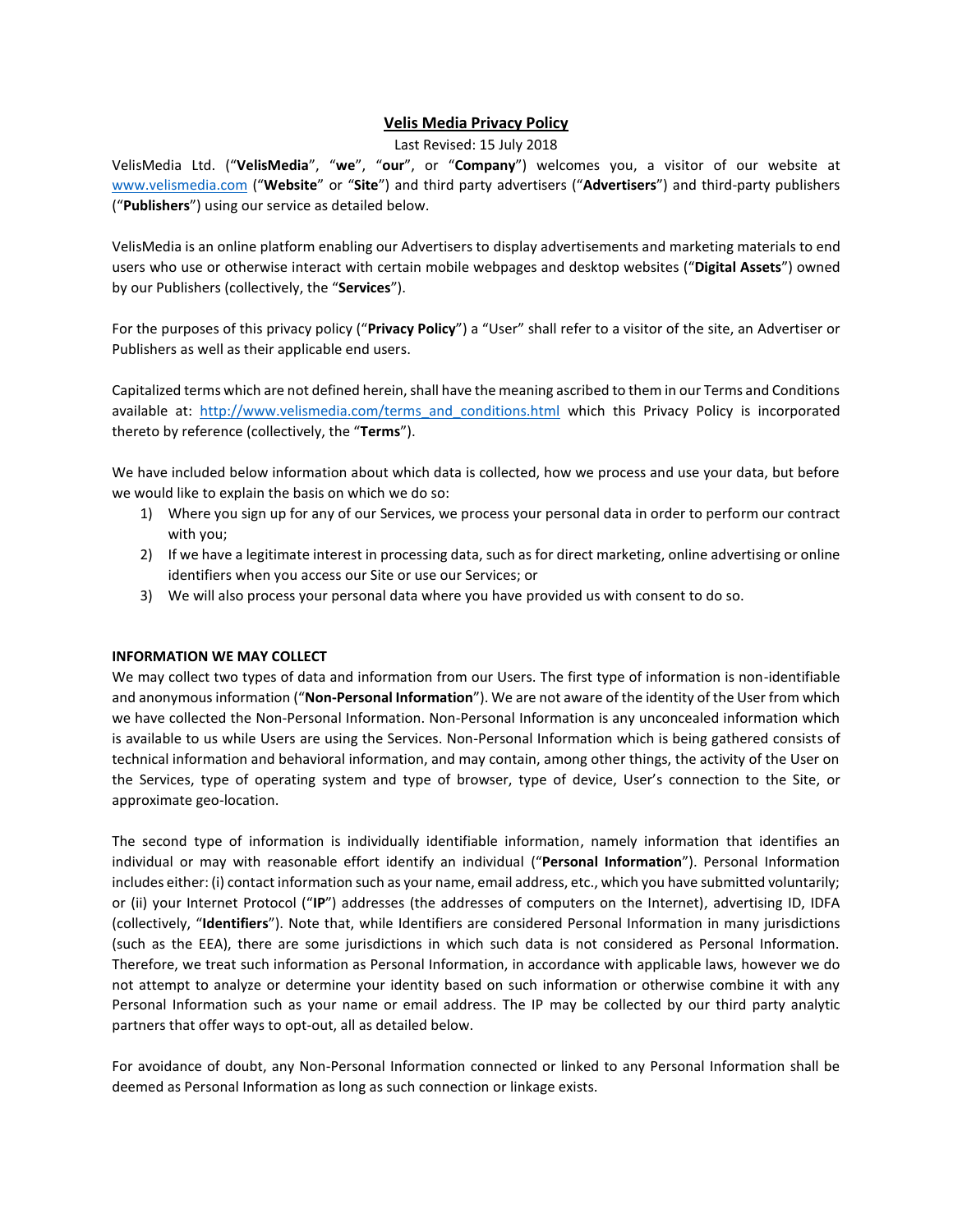You are not required by law to provide us with any information. You can always avoid from providing us certain Personal Information; however, you acknowledge that it may prevent you from engaging in certain Services.

## *Information we collect from visitors of our Website and Users of the VelisMedia Service*

| <b>Type of Information</b>                                                                                                                                                                                                                                                             | How Do We Use It?                                                                                                                                                                                                                                                                                                                                                                                                                                                                                                                                                                                                                                                           |
|----------------------------------------------------------------------------------------------------------------------------------------------------------------------------------------------------------------------------------------------------------------------------------------|-----------------------------------------------------------------------------------------------------------------------------------------------------------------------------------------------------------------------------------------------------------------------------------------------------------------------------------------------------------------------------------------------------------------------------------------------------------------------------------------------------------------------------------------------------------------------------------------------------------------------------------------------------------------------------|
| In the event you contact us for support or other inquiries,<br>either through the <b>online form</b> available on the Website, by<br>sending us an email or by other means of communications<br>we make available, you will be requested to provide us your<br>name and email address. | We will use this information solely for the purpose of<br>responding to your inquiries and provide you with the<br>support or information you have requested.                                                                                                                                                                                                                                                                                                                                                                                                                                                                                                               |
| In the event you are interested in joining our team, and wish<br>to submit your CV, you will be required to provide us your<br>name, email address, and CV.                                                                                                                            | Your provision of personal information in connection<br>with recruiting is voluntary, and you determine the<br>extent of information you provide us. We do not request<br>or require sensitive personal information concerning<br>religion, health, sexual orientation, or political affiliation<br>in connection with recruiting. We will use the<br>information you have provided solely to communicate<br>with you, to manage our recruiting and hiring processes,<br>and for compliance with corporate governance and legal<br>and regulatory requirements. If you are hired, the<br>information may be used in connection with<br>employment and corporate management. |
| Identifiers                                                                                                                                                                                                                                                                            | We either directly or indirectly may collect our visitors'<br>of the Site IP or Identifiers when using the Services. We<br>use this for our legitimate interests of operating,<br>providing,<br>maintaining,<br>protecting,<br>managing,<br>customizing and improving our Site and Services and the<br>way in which we offer them; (ii) enhancing your<br>experience with the Services; (iii) our legitimate interests<br>of auditing and tracking usage statistics and traffic flow;<br>and (iv) our legitimate interest of serving personalized<br>advertisements on Digital Assets.                                                                                      |
| We also collect certain technical Non-Personal Information<br>(as detailed above) which relates to your use of the Services<br>or the Website.                                                                                                                                         | We use this technical data in order to operate and<br>manage our Website.                                                                                                                                                                                                                                                                                                                                                                                                                                                                                                                                                                                                   |

## *Information We Collect from Advertisers or Publishers*

| <b>Type of Information</b>                                     | How Do We Use It?                                        |
|----------------------------------------------------------------|----------------------------------------------------------|
| In order to use our Services as an Advertiser or Publisher you | We will use this information for the purpose of          |
| will be required to enter into a physical agreement with       | performing our contract with you in order to provide you |
| VelisMedia.                                                    | with the Services you have requested.                    |
| We also collect certain technical Non-Personal Information     | See the table above.                                     |
| (as detailed above) as a visitor to the site and as detailed   |                                                          |
| above.                                                         |                                                          |
|                                                                |                                                          |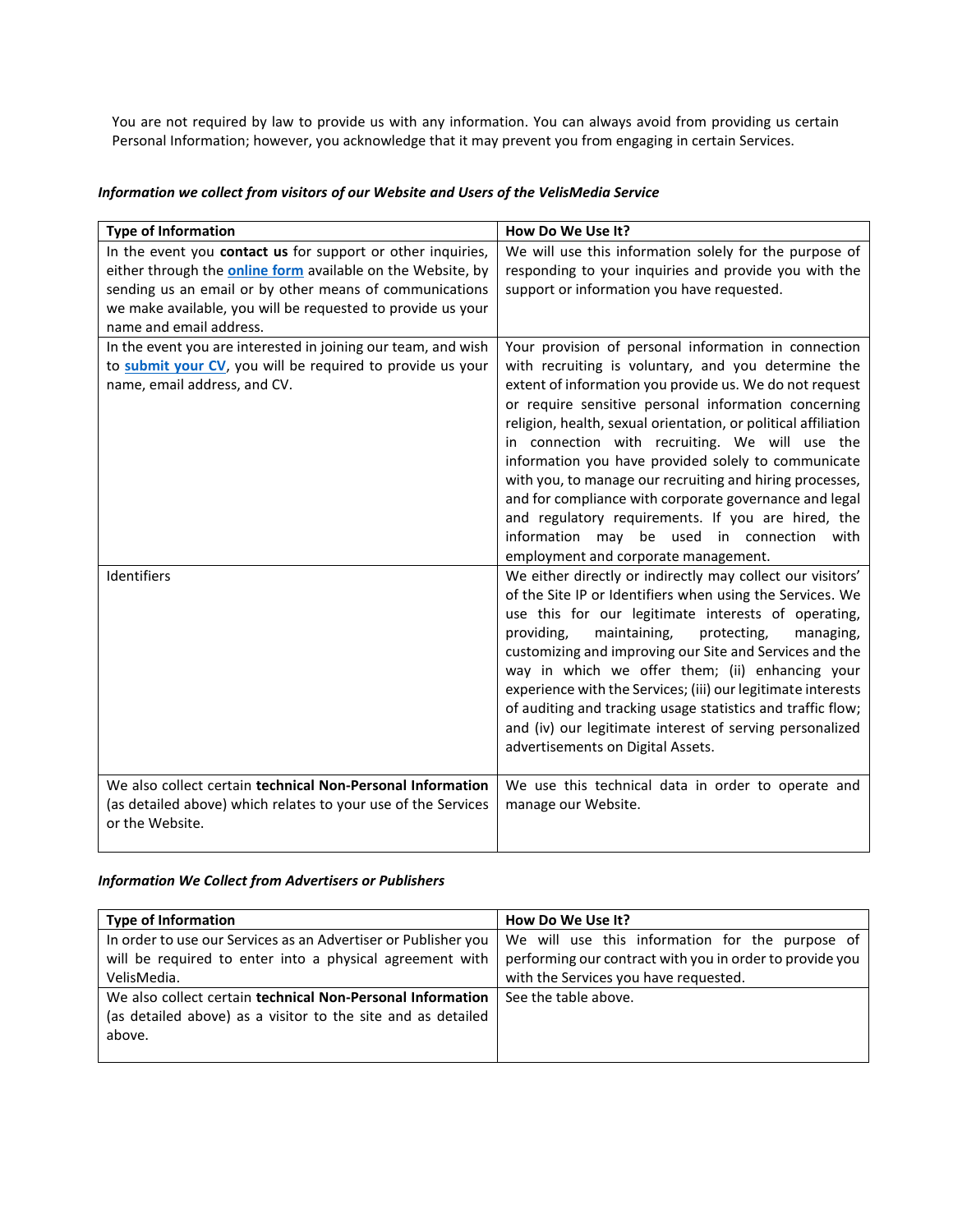### **HOW WE COLLECT INFORMATION**

Depending on the nature of your interaction with the Services, we may collect information as follows:

- (i) *Automatically* we may use Cookies (as elaborated in the section below) to gather some information automatically.
- (ii) *Provided by you voluntarily* we will collect information if and when you choose to provide us with the information, such as through a physical agreement, contact us communications, etc. all as detailed in this Privacy Policy.

### **SHARING INFORMATION WITH THIRD PARTIES**

VelisMedia will not share any Personal Information it collects with any third party. Notwithstanding, VelisMedia may disclose Personal Information in the following cases: (i) **Compelled Disclosures.** To satisfy any applicable law, regulation, legal process, subpoena or governmental request; (ii) **Enforcement of our Rights.** To enforce this Privacy Policy and/or the Terms of Use, including investigation of potential violations thereof; (iii) **Fraud Detection.** To detect, prevent, or otherwise address fraud, security or technical issues; (iv) **Business Transfers**. When VelisMedia is undergoing any change in control, including by means of merger, acquisition or purchase of all or substantially all of its assets; (v) **Service Providers.** To collect, hold and/or manage your Personal Information through VelisMedia's authorized third party service providers, as reasonable for business purposes; (vi) **Explicit Consent.** Pursuant to your explicit approval prior to the disclosure; or (v) **Identifiers.** We may share identifiers collected by us (as detailed above), for the purpose of operating our business and providing the Services, as well as to calculate payments in connection with the Services.

For avoidance of doubt, VelisMedia may transfer and disclose or otherwise use Non-Personal Information or information which is linked to anonymous random identifiers or information that is aggregated in a non-identifiable way, at its own discretion.

### **DATA RETENTION**

We retain the information we collect as long as it remains necessary for the purposes set forth above, all in accordance with applicable laws, or until an individual expresses a preference to opt-out. We may at our sole discretion, delete or amend information from our systems, without notice to you, once we deem it is no longer necessary for such purposes.

### **USER RIGHTS**

Individuals have the right to know what information we hold about them and, in some cases, to have such information communicated to them. Individuals may also ask for our confirmation as to whether or not we process their Personal Information. Subject to the limitations in applicable law, individuals may also be entitled to obtain from us the Personal Information they have provided to us in a structured, commonly-used, and machine-readable format, and may have the right to transmit such Personal Information to another party.

The principal rights under applicable data protection law in relation to Personal Information are as follows: the right to access any information which is provided to us; the right to rectification; the right to erasure; the right to restrict processing; the right to object to processing; the right to data portability; the right to complain to a supervisory authority; and the right to withdraw consent (to the extent applicable).

We provide you with the ability to exercise certain choices and controls in connection with our treatment of your Personal Information, depending on your relationship with us. For more information, please review our user right policy and online forms available at[: www.velismedia.com/PDF/UserRights.](http://www.velismedia.com/PDF/UserRights) 

If you wish to exercise any or all of the above rights, please either use the dashboard of your account or please contact our Data Protection Officer at: [dpo@velismedia.com](mailto:dpo@velismedia.com) and let us know that you wish to exercise your right of access and specify what Personal Information you would like to receive. Further, we enable an electronic form to contact us directly regarding an applicable user right request available at: [www.velismedia.com/PDF/UserRights.](http://www.velismedia.com/PDF/UserRights)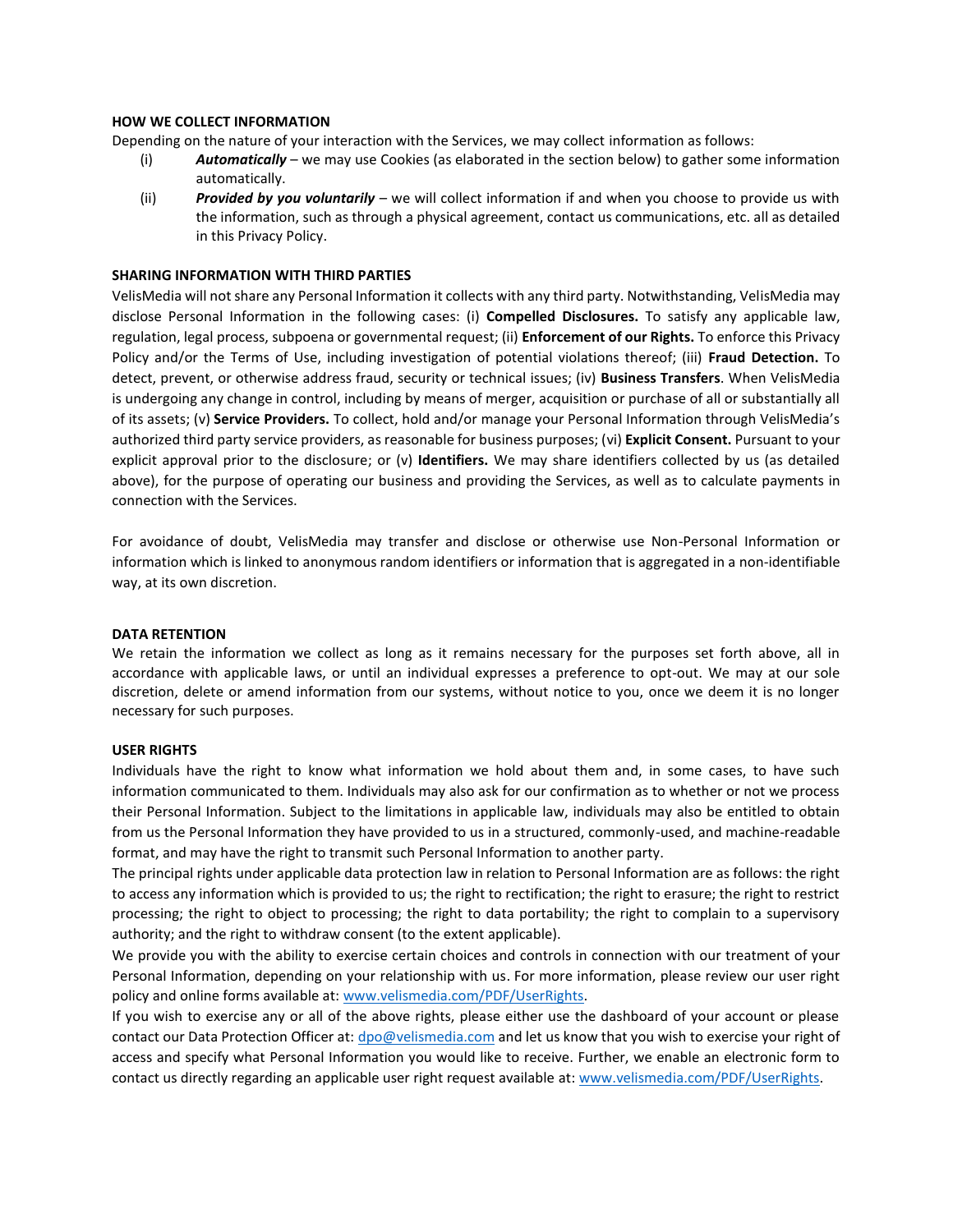Where we are not able to provide you with the information for which you have asked, we will endeavor to explain the reasoning for this and inform you of your rights, including the right to complain to the supervisor authority. We reserve the right to ask for reasonable evidence to verify your identity before we provide you with any such information in accordance with applicable law. In addition, the process of locating and deleting the data may take up to one (1) month (following the receipt of the validation proof we require) in accordance with applicable law. Data privacy and related laws in your jurisdiction may provide you with different or additional rights related to the data we collect from you, which may also apply.

## **THIRD PARTY SOFTWARE/SERVICE**

While using the VelisMedia Services we may be using third party software and/or service for various needs, inter alia, in order to collect and/or process the information detailed herein ("**Third Party Service Provider**").

Note that these are independent software and/or service providers and VelisMedia does not take any liability about the information collection policies of these providers relating thereto. Currently, our Third Party Service Providers are the following (we will update this section from time to time if we add or remove Third Party Service Providers):

- **Google Analytics** this cookie is placed in order to track and analyze the use of our Services, for internal purposes. To learn more about how Google uses data from our use of Google Analytics Cookies, we recommend you review Google's policies located at: [www.google.com/policies/privacy/partners.](http://www.google.com/policies/privacy/partners) We also encourage you to review the Google Analytics' currently available opt-outs for the web tool available at: [https://tools.google.com/dlpage/gaoptout.](https://tools.google.com/dlpage/gaoptout/)
- **Voluum** which privacy policy can be found at:<https://voluum.com/privacy-policy/>

### **USE OF COOKIES**

When you access or use our Site, the VelisMedia may use industry-wide technologies such as "cookies" (or similar technologies), which store certain information on your computer ("**Local Storage**") and which will allow us to enable automatic activation of certain features, and make your service experience much more convenient and effortless. The cookies used by the Site are created per session, which does not include any information about you, other than your session key and are removed as your session ends. It is easy to prohibit the Local Storage. Most browsers will allow you to erase cookies from your computer's hard drive, block acceptance of cookies, or receive a warning before a cookie is stored. However, if you block or erase cookies your online experience may be limited.

In this regard, following are some links which you may find useful:

## **Browser Opt-out:**

- Google Chrome[: https://support.google.com/chrome/answer/95647?hl=en;](https://support.google.com/chrome/answer/95647?hl=en)
- Firefox: [https://support.mozilla.org/en-US/kb/enable-and-disable-cookies-website-preferences;](https://support.mozilla.org/en-US/kb/enable-and-disable-cookies-website-preferences)
- Internet Explorer: [https://support.microsoft.com/en-gb/help/17442/windows-internet-explorer-delete](https://support.microsoft.com/en-gb/help/17442/windows-internet-explorer-delete-manage-cookies)[manage-cookies;](https://support.microsoft.com/en-gb/help/17442/windows-internet-explorer-delete-manage-cookies)
- Safari: [https://support.apple.com/kb/PH21411;](https://support.apple.com/kb/PH21411)
- Edge: https://privacy.microsoft.com/en-us/windows-10-microsoft-edge-and-privacy;
- Opera: [http://www.opera.com/help/tutorials/security/cookies/ ;](http://www.opera.com/help/tutorials/security/cookies/%20(Opera))

## **Mobile Opt-out:**

- Learn how to opt-out from *Android-*<https://support.google.com/ads/answer/2662922>
- Learn how to opt-out from *iOS–* [https://support.apple.com/en-il/HT205223.](https://support.apple.com/en-il/HT205223)
- You may control how your browser responds to cookies by adjusting the privacy and security settings of your web browser.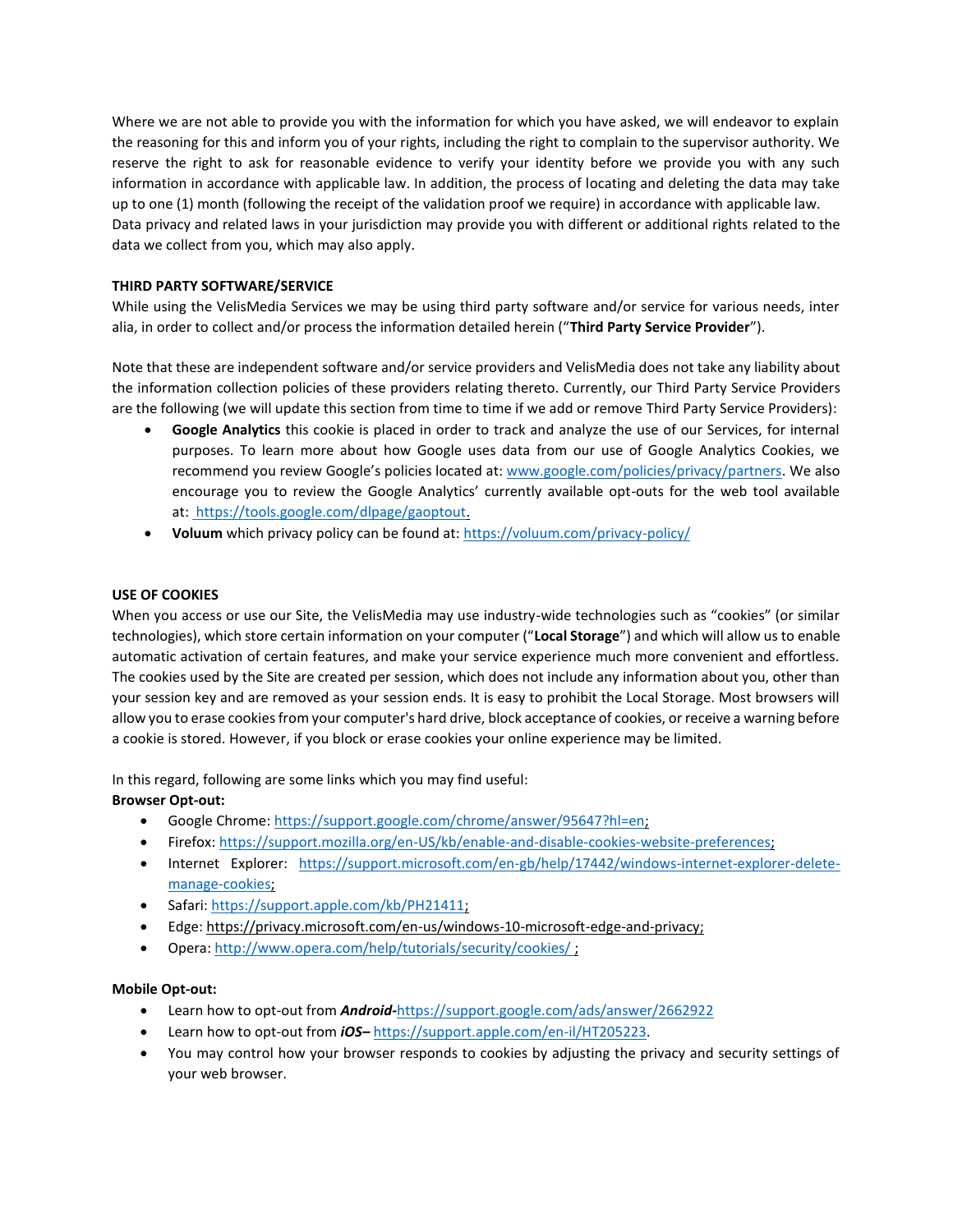#### **Self-Regulation Opt-out:**

You may opt-out directly from third party retargeting cookies or other ad-technology trackers through self-regulator services such as **(1)** the Network Advertising Initiative's ("**NAI**") website – [NAI consumer opt-out page](http://www.networkadvertising.org/choices/) or **(2)** the Digital Advertising Alliance's ("**DAA**") website – [DAA opt-out page](http://www.aboutads.info/) or **(3)** If you wish to opt out of interest-based advertising, you may click here. Please note you will continue to receive generic non targeted ads.

In the event, that you have any additional complaints about your privacy rights, please initially contact the Data Protection Officer at[: dpo@velismedia.com](mailto:dpo@velismedia.com) and we will be happy to assist you. Note that once you opt out, part of the Services provided by us might no longer be available and some features may not work if you revoke the data transfer. Please note that you have the right at any time to contact your local data protection authority.

### **SECURITY**

We take great care in implementing and maintaining the security of Company's Website, VelisMedia Services and your information. We employ industry standard procedures and policies to ensure the safety of our users' information and prevent unauthorized use of any such. We have implemented technical, physical and administrative security measures to protect the Personal Information, including without limitation by using industry standard encryption (SSL). In addition, we limit access to your information on our servers. The data collected by us is stored in the AWS data servers, for more information regarding the data security provided by AWS, please see: [https://aws.amazon.com/security/.](https://aws.amazon.com/security/)

For additional information regarding our security measures please see [www.velismedia.com/security.](http://www.velismedia.com/security) Although we take reasonable steps to safeguard information, we cannot be responsible for the acts of those who gain unauthorized access or abuse Company's Services, and we make no warranty, express, implied or otherwise, that we will prevent such access.

### **PROTECTING CHILDREN**

The VelisMedia Services are not directed to children and we do not knowingly collect information from children. If you have any information regarding a use of a minor under the age of eighteen (18) please let us know at: [dpo@velismedia.com.](mailto:dpo@velismedia.com) You must be at least eighteen (18) years of age to use the VelisMedia Services. By agreeing to these Terms, you represent and warrant to us: (i) that you are at least eighteen (18) years of age; (ii) that you have not previously been suspended or removed from the VelisMedia Services; and (iii) that your registration and your use of the VelisMedia Services is in compliance with any and all applicable laws and regulations.

### **CHANGES TO THE PRIVACY POLICY**

The terms of this Privacy Policy will govern the use of the VelisMedia Services and any information collected therein. VelisMedia reserves the right to change this policy at any time, so please re-visit this page frequently. In the event of any substantial change of this policy, we will make reasonable efforts to post a clear notice on the Site. Such substantial changes will take effect seven (7) days after such notice was provided on the VelisMedia Services or sent by email. Otherwise, all other changes to this Privacy Policy are effective as of the stated "Last Revised" date and your continued use of the VelisMedia Services after the Last Updated date will constitute acceptance of, and agreement to be bound by, those changes.

#### **DATA TRANSFER**

We may store or process your Personal Information in the United States or in other countries. If you visit our Websites or use our Services from locations outside of the United States, please note that any information you provide to us through your use of our Websites or Service may be transferred to and processed in countries other than the country from which you accessed our Websites or Service, including the United States where our central database is operated. If you are a resident of the European Economic Area ("EEA") we will take appropriate measures to ensure that your personal data receives an adequate level of data protection upon its transfer outside of the EEA.